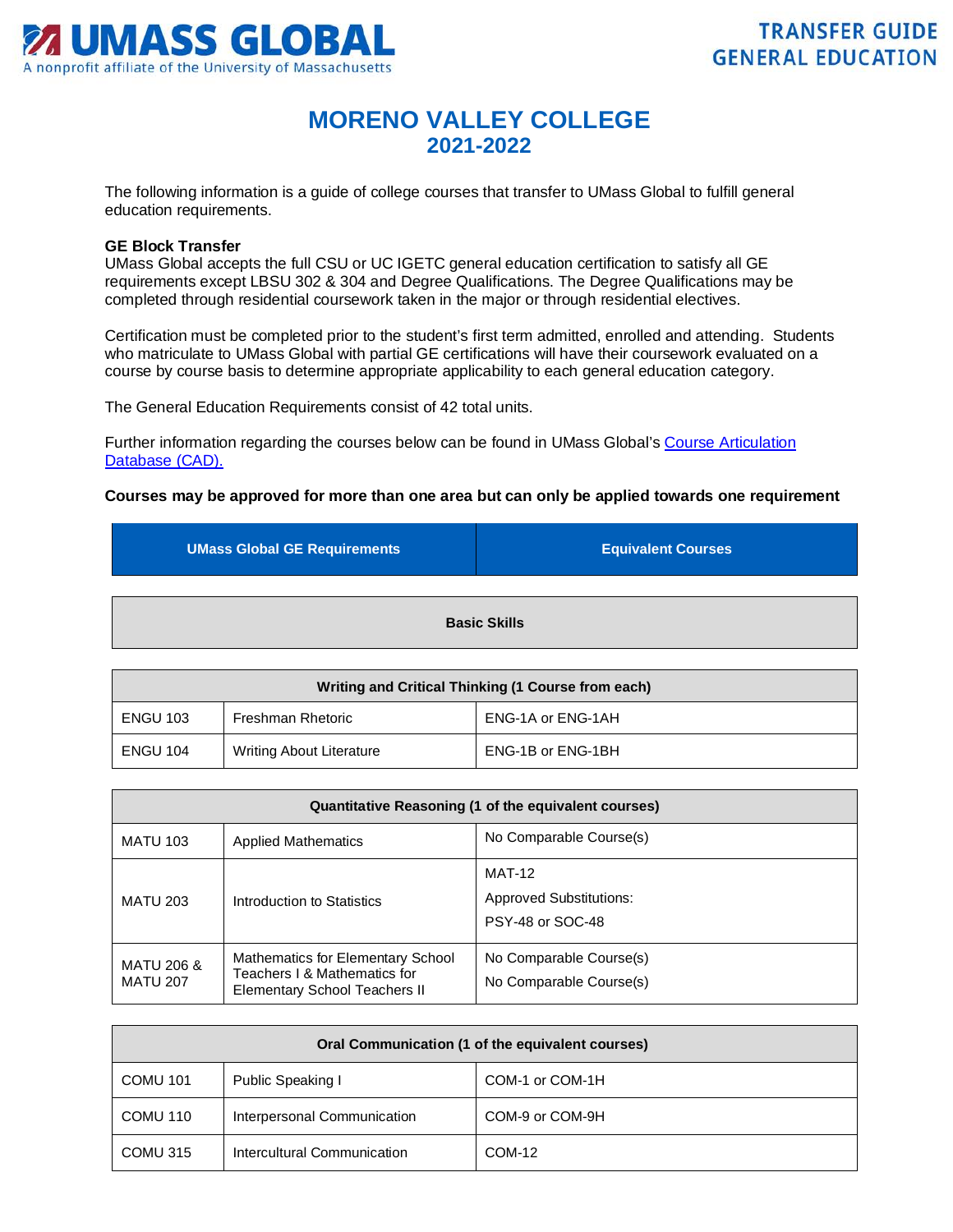| Oral Communication (1 of the equivalent courses) |                              |               |
|--------------------------------------------------|------------------------------|---------------|
| COMU 410                                         | Organizational Communication | <b>BUS-22</b> |

| Humanities (3 courses from 3 different areas totaling 9 credits)                                       |                                                                                                                                                                                    |
|--------------------------------------------------------------------------------------------------------|------------------------------------------------------------------------------------------------------------------------------------------------------------------------------------|
| <b>Communications</b><br>Subject Codes: COMU                                                           | <b>BUS-22*</b><br>COM-1 <sup>*</sup> , 1H <sup>*</sup> , 2, 3, 6, 9 <sup>*</sup> , 9H <sup>*</sup> , 12 <sup>*</sup> , 13, 20<br>JOU-7<br>*Cannot Double Count with B4 Requirement |
| <b>English</b><br>Subject Codes: ENGU                                                                  | ENG-6, 7, 9, 10, 14, 15, 16, 18, 20, 23, 24, 25, 30, 35, 40,<br>41, 48<br>ETS 2, 20, 24, 25<br><b>HUM-23</b>                                                                       |
| <b>Fine Arts</b><br>Subject Codes: ARTU, MUSU, THDU, FAUU, FTVU<br>Must be 2 semester units or greater | AHS 6, 6H<br>ART-1, 1H, 2, 2H, 4, , 5, 6, 6H, 7, 9, 10, 12, 13, 14, 91, 93<br>COM-7<br>DAN-6<br>FST-1<br>MUS-1, 3, 4, 5, 6, 19, 19H, 20, 21, 22, 23, 25, 26<br>THE-3               |
| <b>Foreign Language</b><br>Subject Codes: FLUU, SPNU, GERU, FRNU                                       | AML-1, 2<br>SPA-1, 1H, 2, 2H, 3, 3N, 4, 8                                                                                                                                          |
| <b>Humanities</b><br>Subject Codes: HUMU                                                               | <b>ETS 27</b><br>HUM-4, 4H, 5, 5H, 8                                                                                                                                               |
| <b>Liberal Studies</b><br><b>Subject Codes: LBSU</b><br>Excludes LBSU 300                              | No Comparable Course(s)                                                                                                                                                            |
| Philosophy<br><b>Subject Codes: PHLU</b>                                                               | <b>HUM-35</b><br>PHI-10, 10H, 11, 12, 22, 32, 34, 35                                                                                                                               |
| <b>Religious Studies</b><br>Subject Codes: RELU                                                        | <b>HUM-10, 10H</b>                                                                                                                                                                 |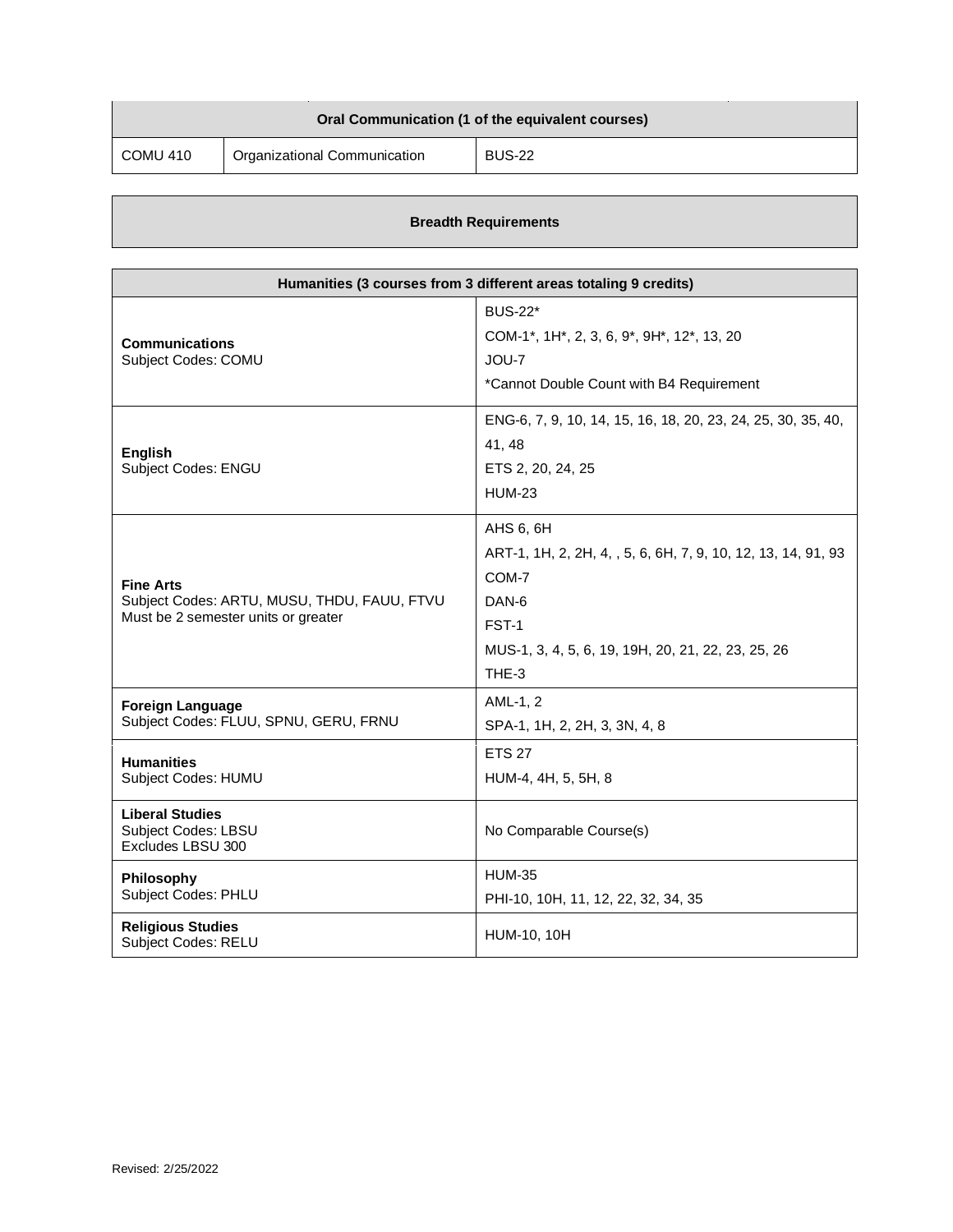| Natural Sciences (2 courses, totaling 6 credits)                                                                                |                                                     |
|---------------------------------------------------------------------------------------------------------------------------------|-----------------------------------------------------|
|                                                                                                                                 | ANT-1, 1H, 1L                                       |
| <b>Natural Science</b><br>Lab credit is not required.<br>Subject Codes: BIOU, CHMU, ESCU, FSNU, LPSU,<br>LSCU, NSCU, PSCU, PHYU | AST-1A, 1B                                          |
|                                                                                                                                 | BIO-1, 1H, 4, 16, 18, 45, 50A, 50B, 55, 60, 60H, 61 |
|                                                                                                                                 | CHE-1A, 1AH, 1B, 1BH, 2A, 2B                        |
|                                                                                                                                 | GEG-1, 1H, 1L                                       |
|                                                                                                                                 | $KIN-4$                                             |
|                                                                                                                                 | PHS-1                                               |
|                                                                                                                                 | PHY-4A, 4B, 4C, 4D, 10, 11                          |

| Social Sciences (3 courses from 3 different areas totaling 9 credits) |                                                                                           |
|-----------------------------------------------------------------------|-------------------------------------------------------------------------------------------|
| <b>Criminal Justice</b><br>Subject Code: CJCU                         | ADJ-1, 2, 3, 4, 5, 8, 12, 15, 20, 21, 22, 42<br>HLS-1                                     |
| <b>Early Childhood Education</b><br>Subject Code: ECEU                | EAR-19, 20, 24, 25, 26, 28, 30, 33, 40, 42, 46                                            |
| <b>Economics</b><br>Subject Code: ECNU                                | ECO-4, 5, 6, 7, 7H, 8, 8H                                                                 |
| <b>History</b><br>Subject Code: HISU                                  | HIS-1, 2, 4, 5, 6, 6H, 7, 7H, 11, 12, 14, 15, 25, 26, 31, 32,<br>33, 34, 35<br>ETS 14, 15 |
| <b>Legal Studies</b><br>Subject Code: LEST                            | No Comparable Course(s)                                                                   |
| <b>Marketing</b><br>Subject Code: MKTU                                | MKT-20, 40                                                                                |
| <b>Organizational Leadership</b><br>Subject Code: OLCU                | <b>BUS-47</b><br>MAG-47, 51                                                               |
| <b>Political Science</b><br>Subject Code: POSU                        | POL-1, 1H, 2, 2H, 3, 4, 4H, 5, 6, 8, 11, 21, 22, 23<br>ETS 21, 23                         |
| Psychology<br>Subject Code: PSYU                                      | PSY-1, 1H, 2, 8, 9, 33, 35, 35H, 50                                                       |
| <b>Social Science</b><br>Subject Code: SSCU                           | ANT-3, 4, 5, 6, 7, 8<br>GEG-2, 3, 4<br>SPA-11, 12                                         |
| <b>Social Work</b><br>Subject Code: SOWK                              | ETS 50, 51, 52, 53,<br>HMS-18, 50, 51, 52, 53                                             |
| Sociology<br>Subject Code: SOCU                                       | <b>ANT-2, 2H</b><br>SOC-1, 2, 10, 12, 20, 50                                              |

| <b>Liberal Education Foundations (6 Credits)</b> |                                               |                                  |
|--------------------------------------------------|-----------------------------------------------|----------------------------------|
| <b>LBSU 302</b>                                  | Information Fluency and Academic<br>Integrity | Cannot be satisfied in transfer. |
| <b>LBSU 304</b>                                  | Liberal Arts Core Foundations                 | Cannot be satisfied in transfer. |